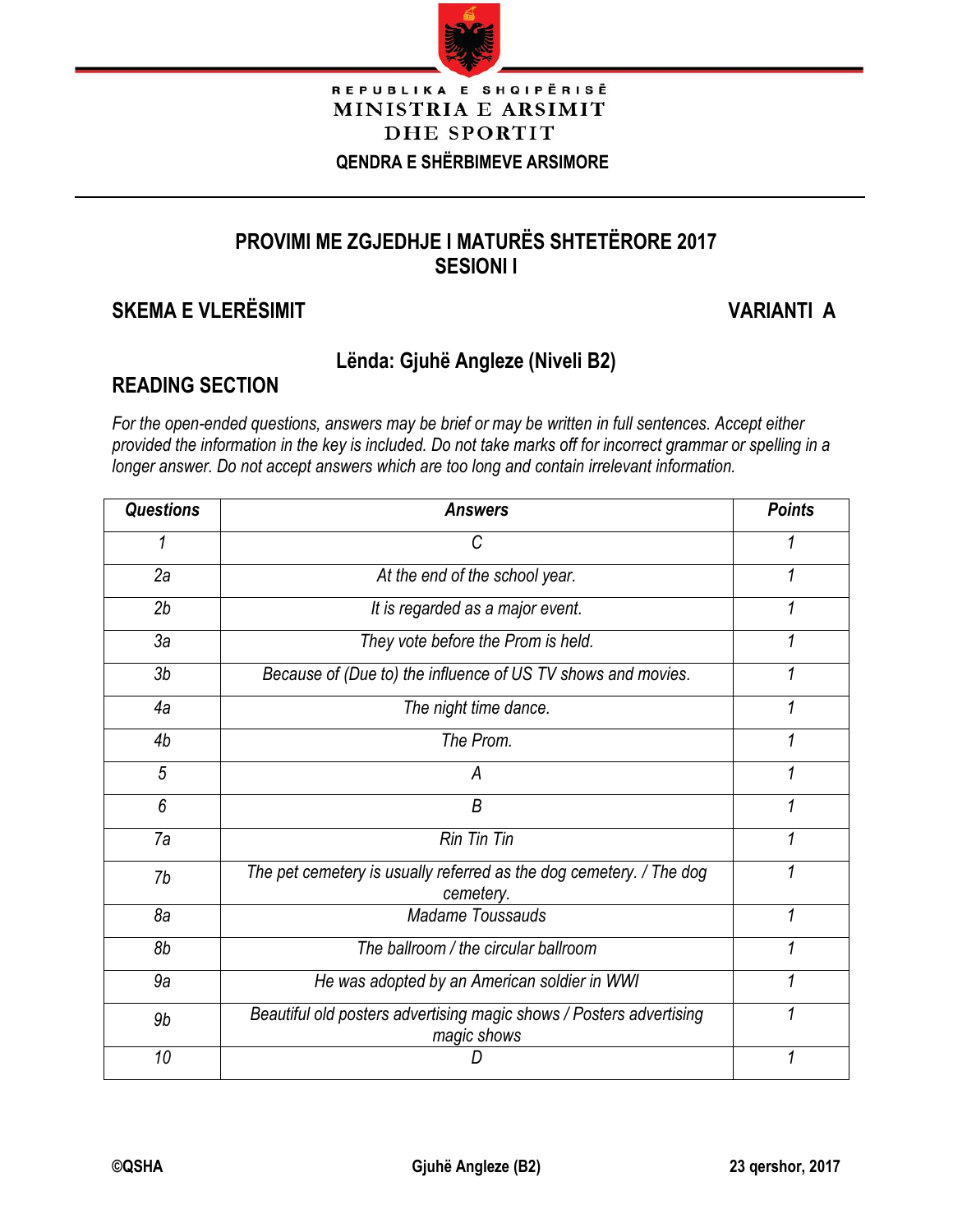### **USE OF LANGUAGE SECTION**

| <b>Questions</b> | <b>Points</b><br><b>Answers</b>      |   |
|------------------|--------------------------------------|---|
| 11               | B                                    | 1 |
| 12               | A                                    | 1 |
| $\overline{13}$  | B                                    | 1 |
| 14               | D                                    | 1 |
| 15               | $\cal C$                             | 1 |
| 16               | D                                    | 1 |
| 17a              | unconscious                          | 1 |
| 17 <sub>b</sub>  | unprofessional                       | 1 |
| 17c              | obedient                             | 1 |
| 18a              | looking forward to going on holiday  | 1 |
| 18b              | game has been called off by          | 1 |
| 18 <sub>c</sub>  | had better shave (get shaved) before | 1 |
| 19a              | them                                 | 1 |
| 19 <sub>b</sub>  | due                                  | 1 |
| 19c              | in                                   | 1 |
| 19d              | more                                 | 1 |

#### **WRITING SECTION**

The writing section is scored out of a total of eight points. There are four criteria, each of which receives two points. Candidates whose writing ability for a criterion is considered to be *below the minimum acceptable standard for B2 Leve*l receive **0 points** for that criterion.

Candidates whose writing ability is judged to be *at the minimum standard for B2* Level receive **1 point** for that criterion.

Candidates whose ability for a criterion is considered to be *above the minimum level for B2* receive **2 points** for that criterion. The number of points for each criterion is added together to give a total score out of eight.

A successful student at minimum B2 level:

- $\checkmark$  Can write an essay or report which develops an argument, giving reasons in support of or against a particular point of view and explaining the advantages and disadvantages of various options.
- $\checkmark$  Can write clear, detailed descriptions on a variety of subjects related to his/her field of interest.
- $\checkmark$  Can write a review of a film, book or play.